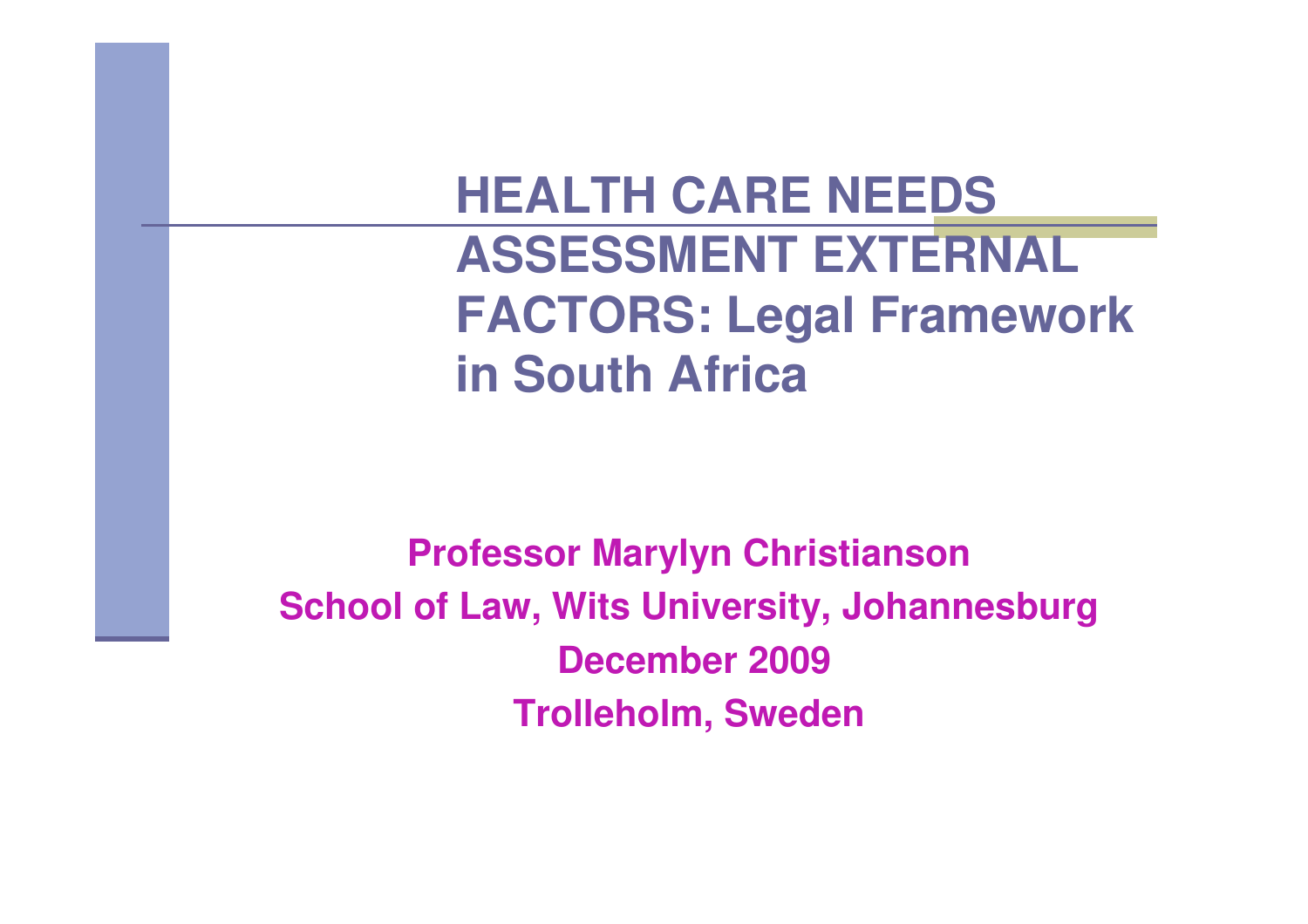# **A FEW INTERNATIONAL CONVENTIONS & DIRECTIVES**

- **Convention on Human Rights and Biomedicine of the Council of Europe 1997**
	- **Article 11: Prohibition of any form of discrimination on the ground of genetic heritage**
	- **Article 12: Predictive genetic testing ONLY for health purposes and subject to appropriate genetic counselling**
- **Data Protection Directive in the EU**
- **Fundamental rights to confidentiality and Privacy**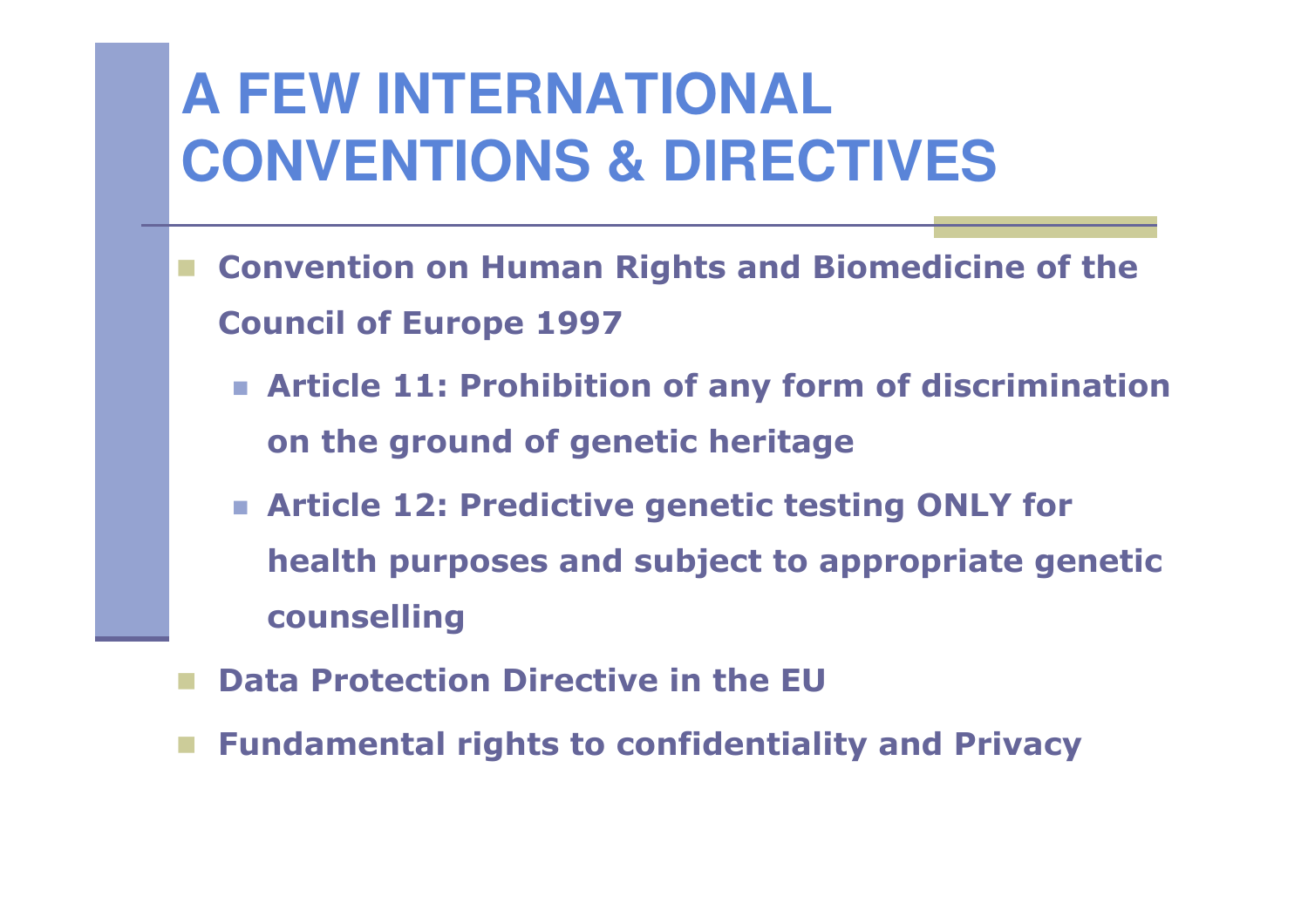# **THE EFFECT OF THE CONVENTIONS AND DIRECTIVES**

- **This resulted in an acknowledgment that there were basic human rights of equality, dignity and privacy for patients with genetic conditions**
- **Everyone was entitled to basic health care**
	- **Predictive testing and the laboratories that do the tests should be regulated or a least have guidelines in place to protect the patients and the health care professionals**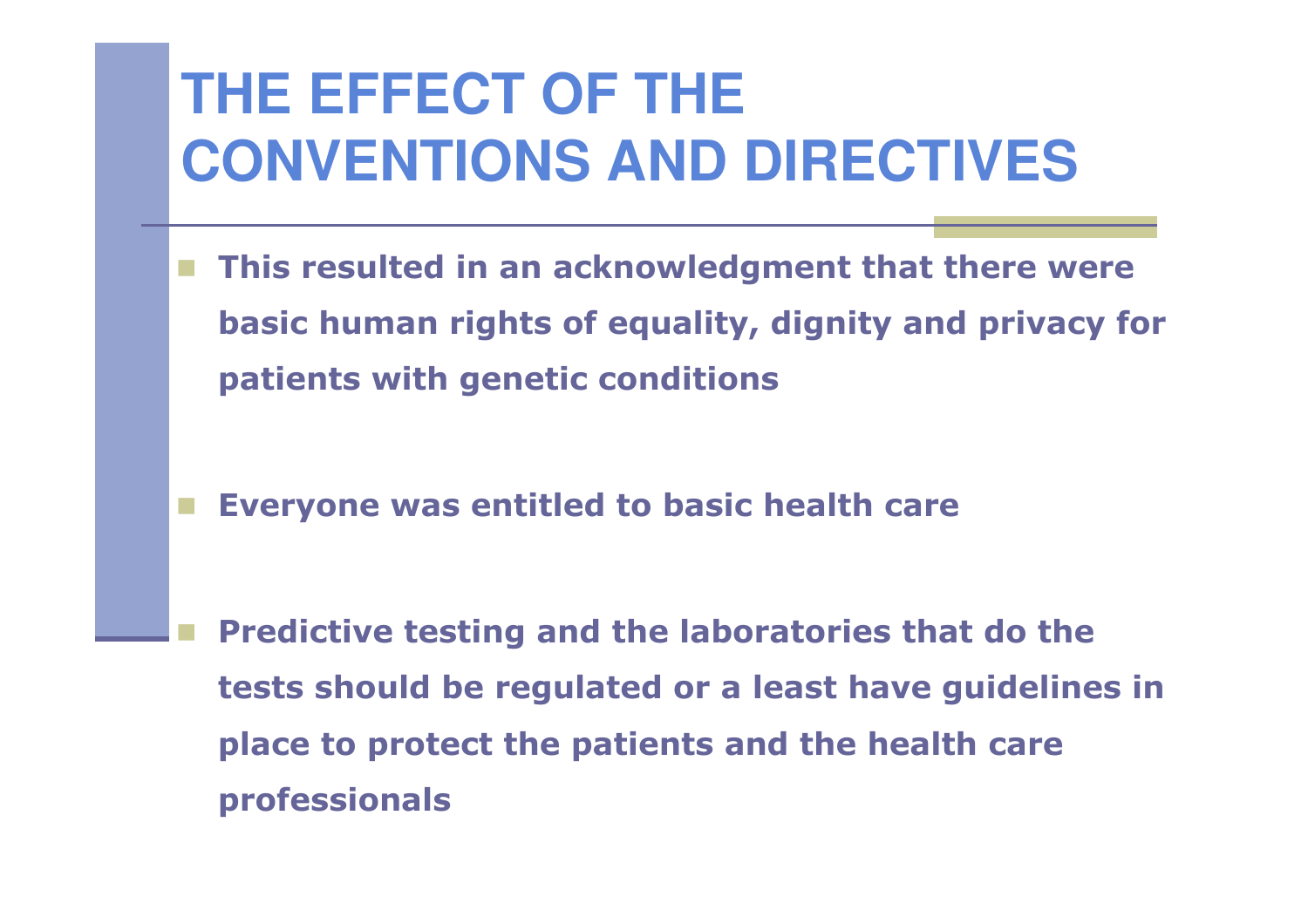## **What about Developing Countries?**

- **If a Health Care Needs Assessment is to be carried out in Developing countries it will also be necessary to conduct an audit of what legislation is in place to protect patient rights in the following circumstances:**
	- The right to have access to general health care **including access to genetic testing**
	- **The right to confidentiality and privacy**
	- **The right to have data protection including protection against discrimination in all areas including insurance and employment**
	- **The right to have protection of information as well as access to information**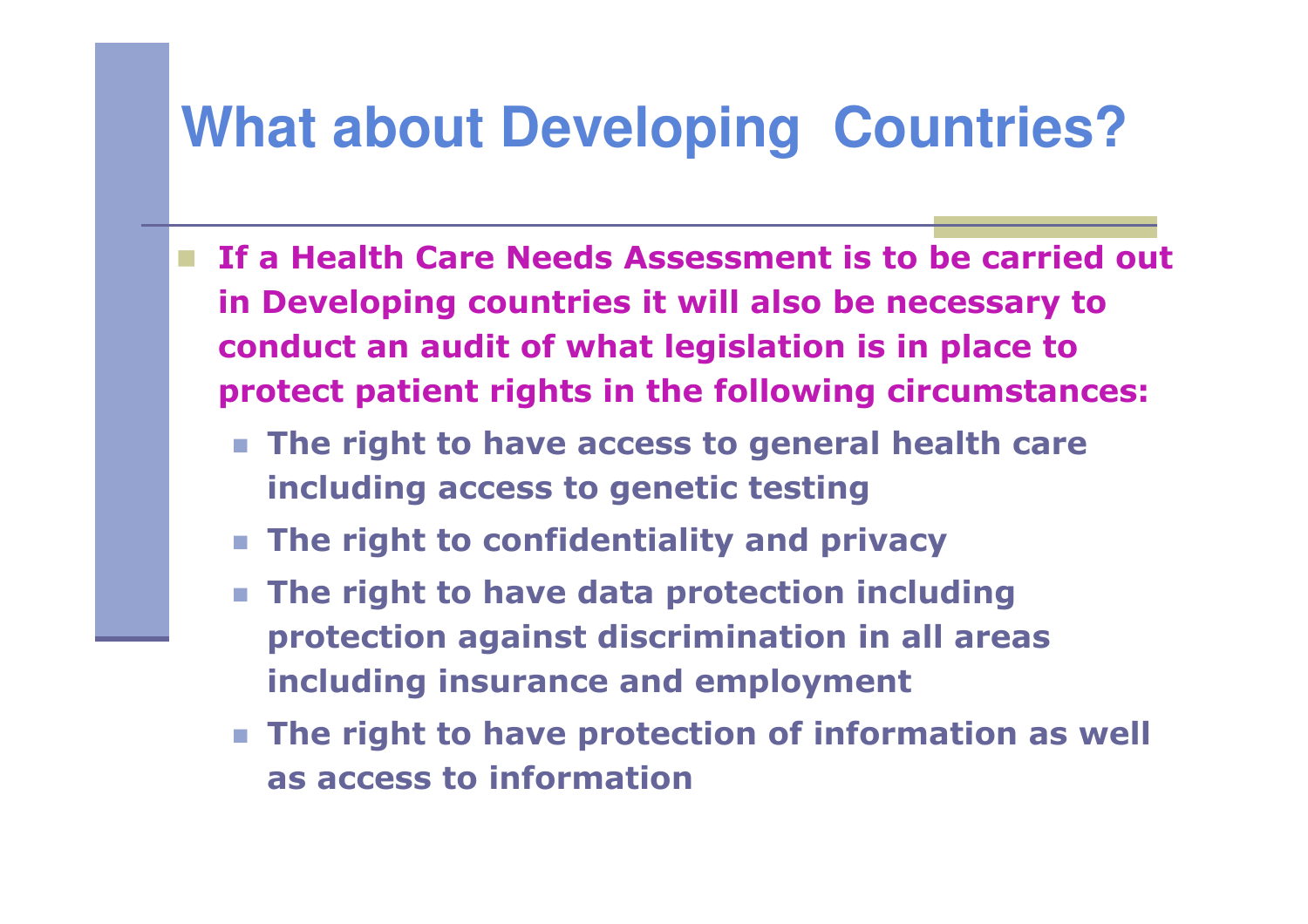#### **How does South African legislation fit in with international norms?**

#### **South African Laws**

- **The Constitution**
- **National Legislation**
- **Regulations**
- **Medical Research Guidelines**
- **Policy documents**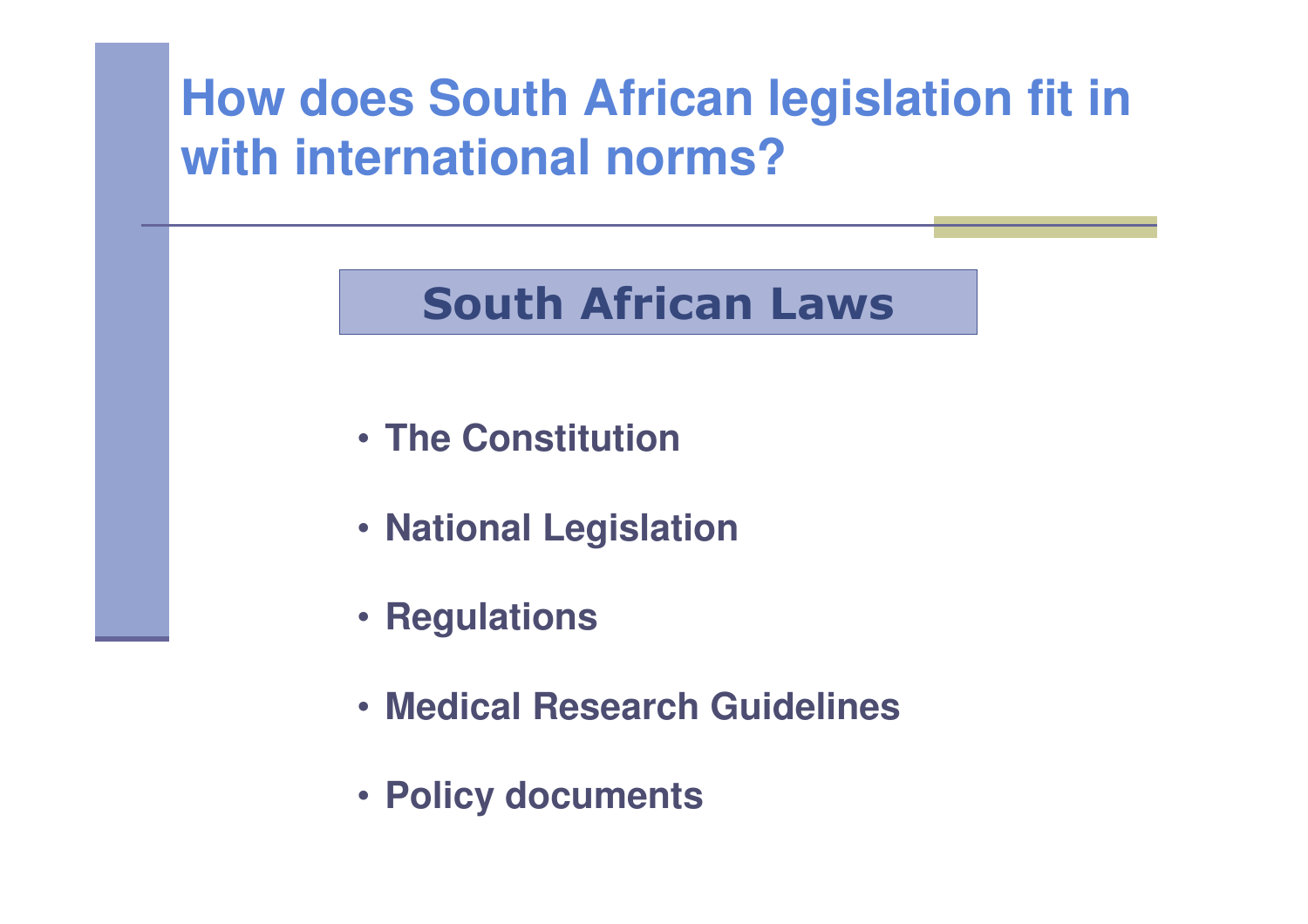# **OVERVIEW OF THE LEGAL FRAMEWORK SOUTH AFRICA**

- **The South African Constitution 1996**
- **The National Health Act 2003**
- **The Protection of Personal Information Bill 2008**
- The Protection of Access to Information Act **(PAIA) 2000**
- **The Termination of Pregnancy Act 1996**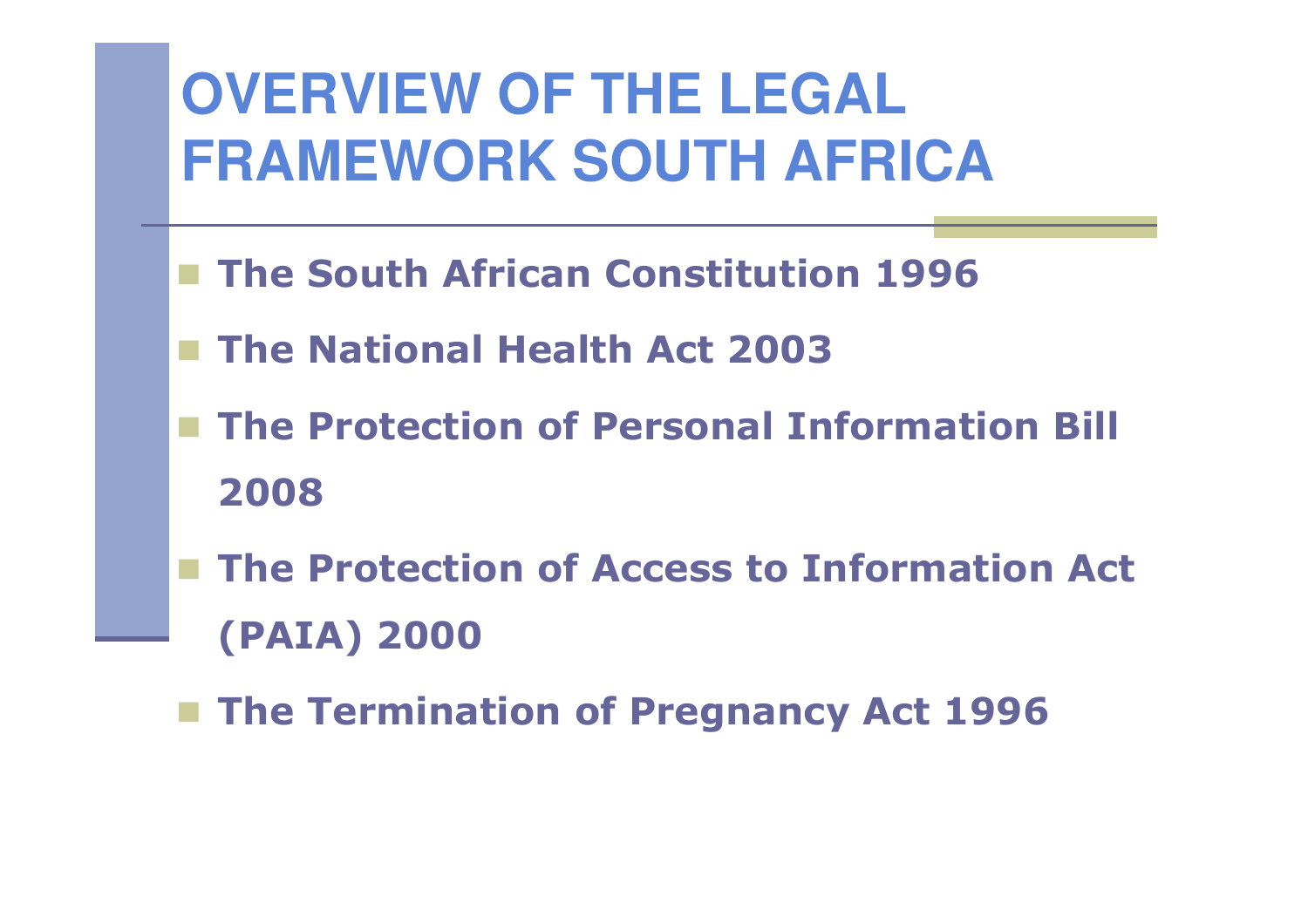## **The Constitution of South Africa 1996: Fundamental Rights**

- **Sec 9: The right to Equality**
	- **'Everyone is equal before the law and has the right to equal protection and benefit of the law'**
- **Sec 10: The right to Dignity**
	- **'Everyone has inherent dignity and the right to have their dignity respected'**
- **Sec 11: The right to Life**
	- **'Everyone has the right to life'**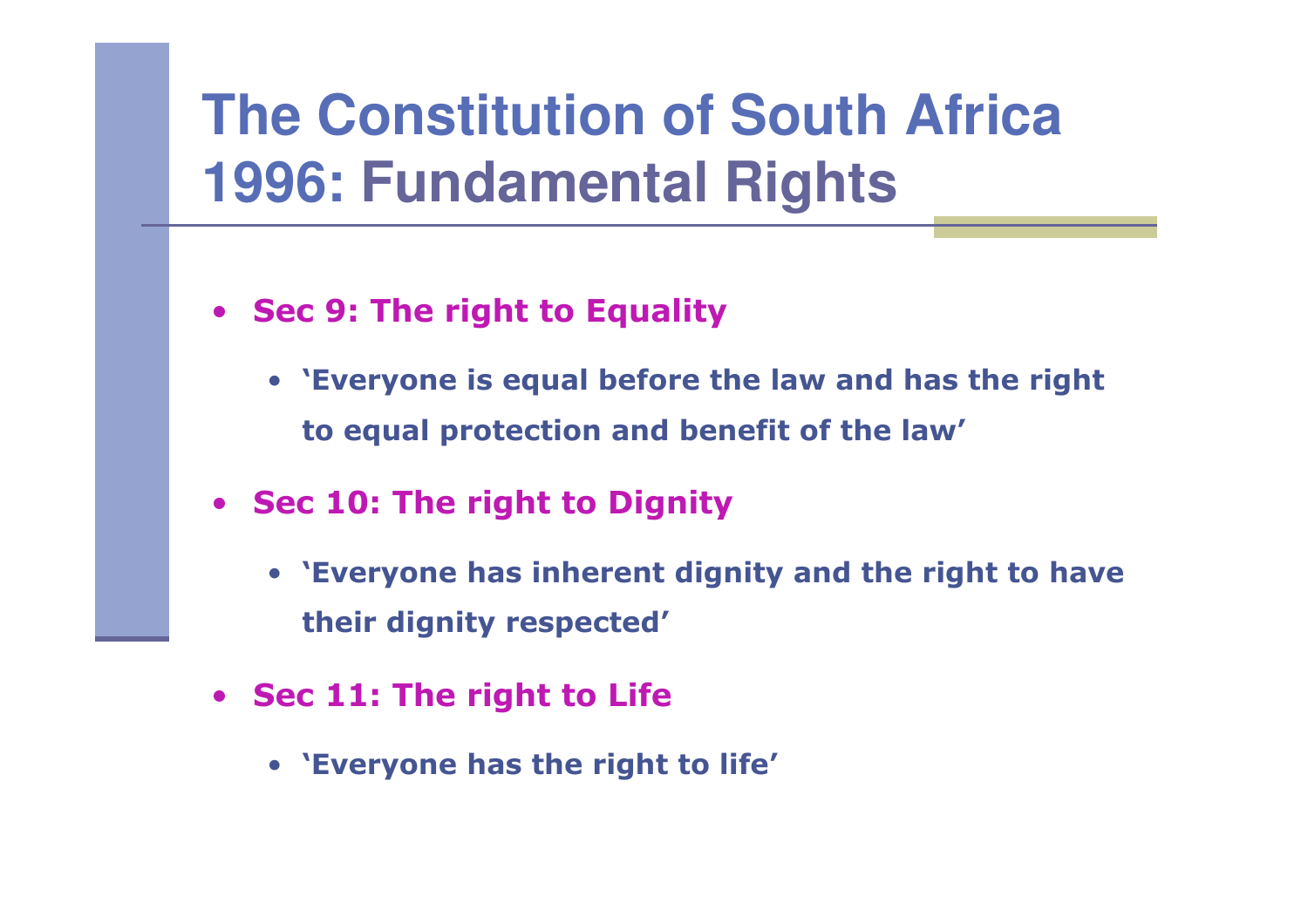### **The Constitution of South Africa:Socio-economic rights in Sec 27**

- $\bullet$  **Sec 27(1): Health Care and Social Security rights**
	- **Everyone has the right to access to health care services, including reproductive health care**
	- **sufficient food and water and**
	- **social security including if they are unable to support themselves and their dependants, appropriate social assistance**
- **Sec 27(2): The State must take reasonable legislative and other measures, within its available resources, to achieve the progressive realisation of each of these rights**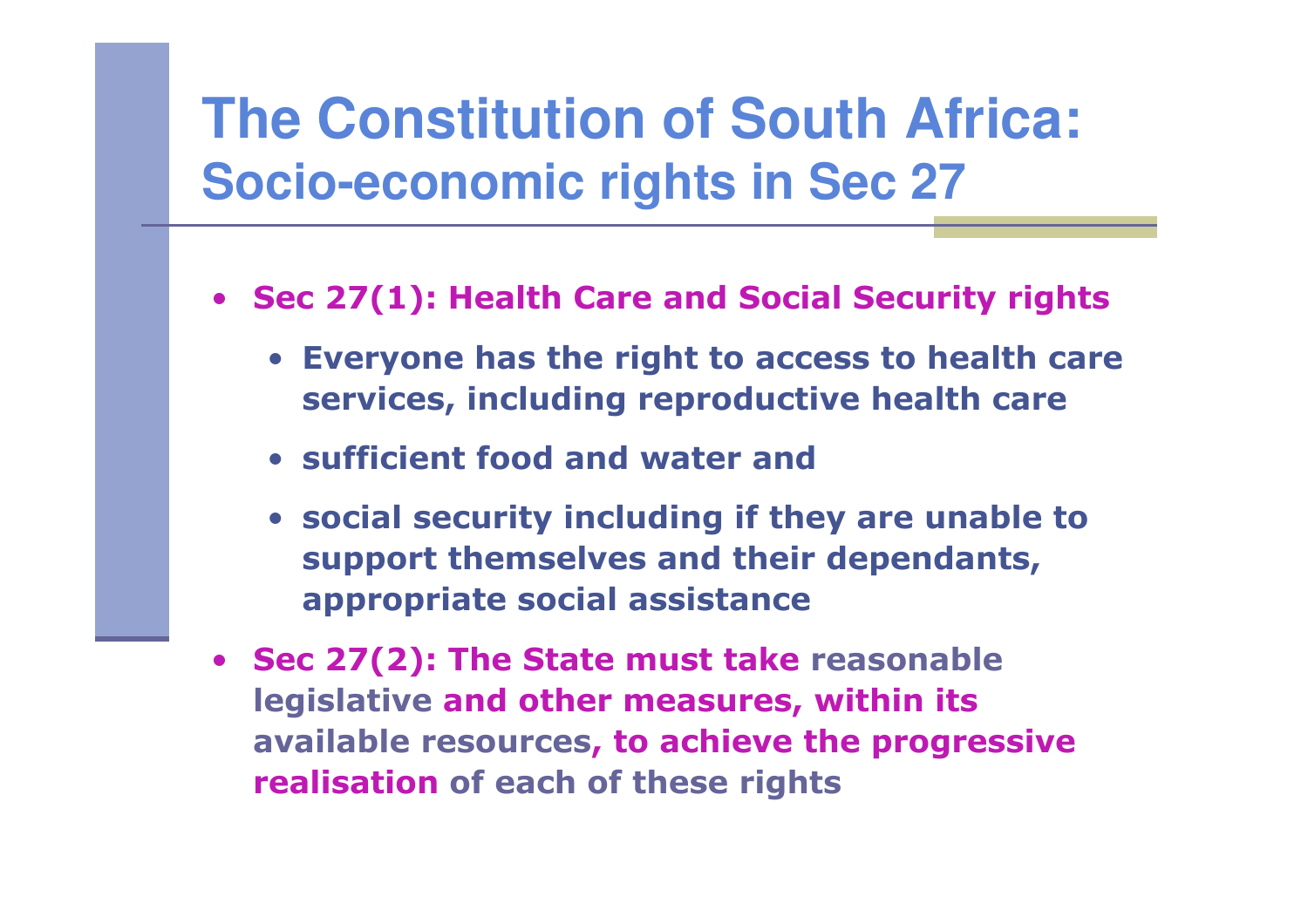#### **The Constitution of South Africa: The right not to be refused emergency medical treatment**

- **Sec 27(3): No one may be refused emergency medical treatment**
	- **In the Constitutional Court case of** *Soobramoney <sup>v</sup> Minister of Health (KZN)* **1998 (1) SA 765 (CC) it was held that emergency medical treatment refers to treatment that is necessary because of 'a sudden catastrophe which calls for immediate medical attention'.**
	- **A person (such as Mr Soobramoney) suffering from a treatable but incurable condition such as renal failure does not fall within the protection of section 27(3) but rather within section 27(2) which requires the State to take all reasonable measures to ensure theprogressive realisation of access to health care**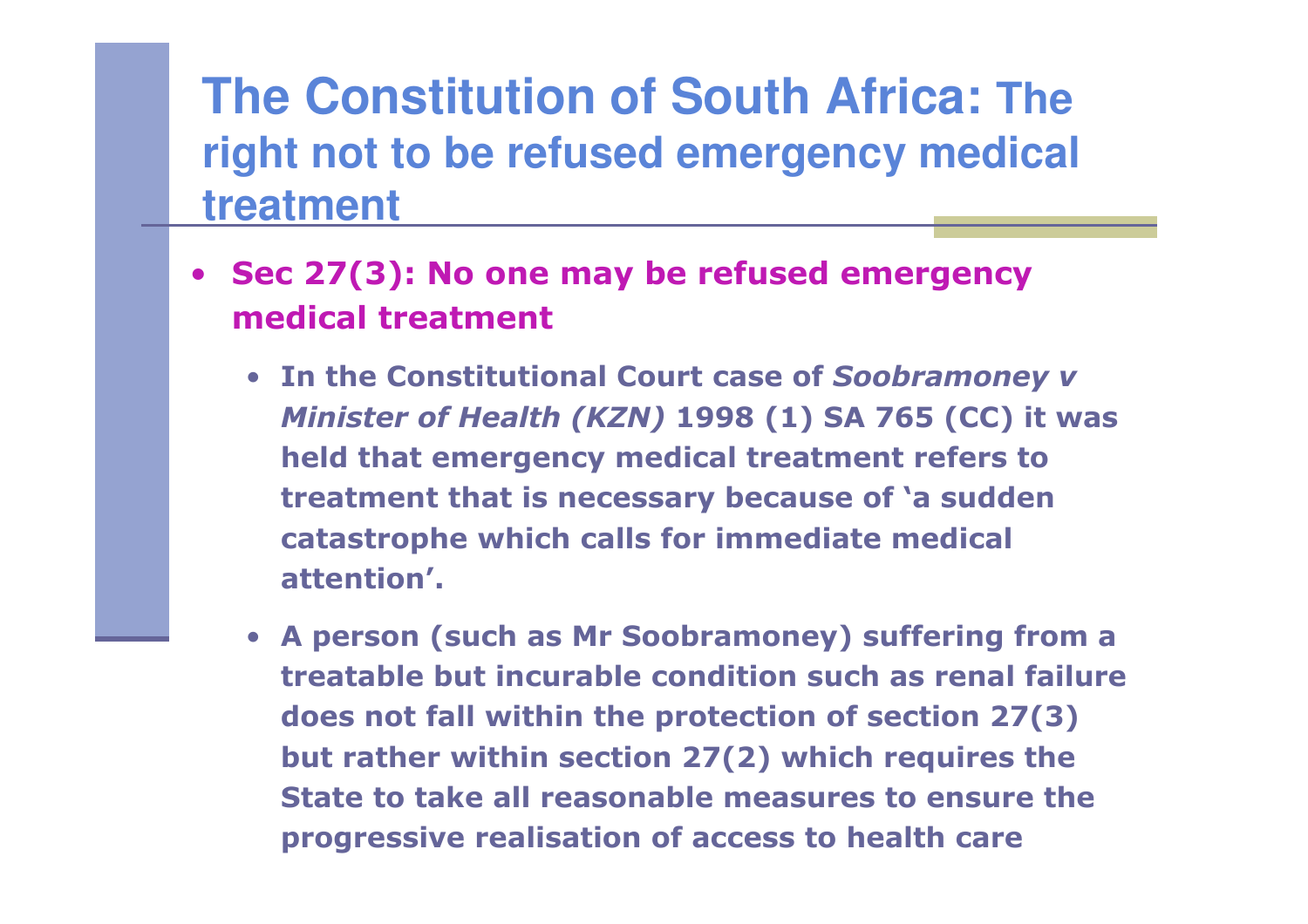#### **The Constitution of South Africa: The right not to be refused emergency medical treatment**

- **Constitutional Court can rule on socio-economic rights such as the right to have access to health care:**
	- **In the Constitutional Court case of** *Grootboom <sup>v</sup> Government of SA and the Premier of the* **Province of the Western Cape (CC) it was held that the right of everyone to have access to adequate housing was a justicable right and the Constitutional Court ordered the Provincial Government (with others) to provide adequate housing for Mrs Irene Grootboom**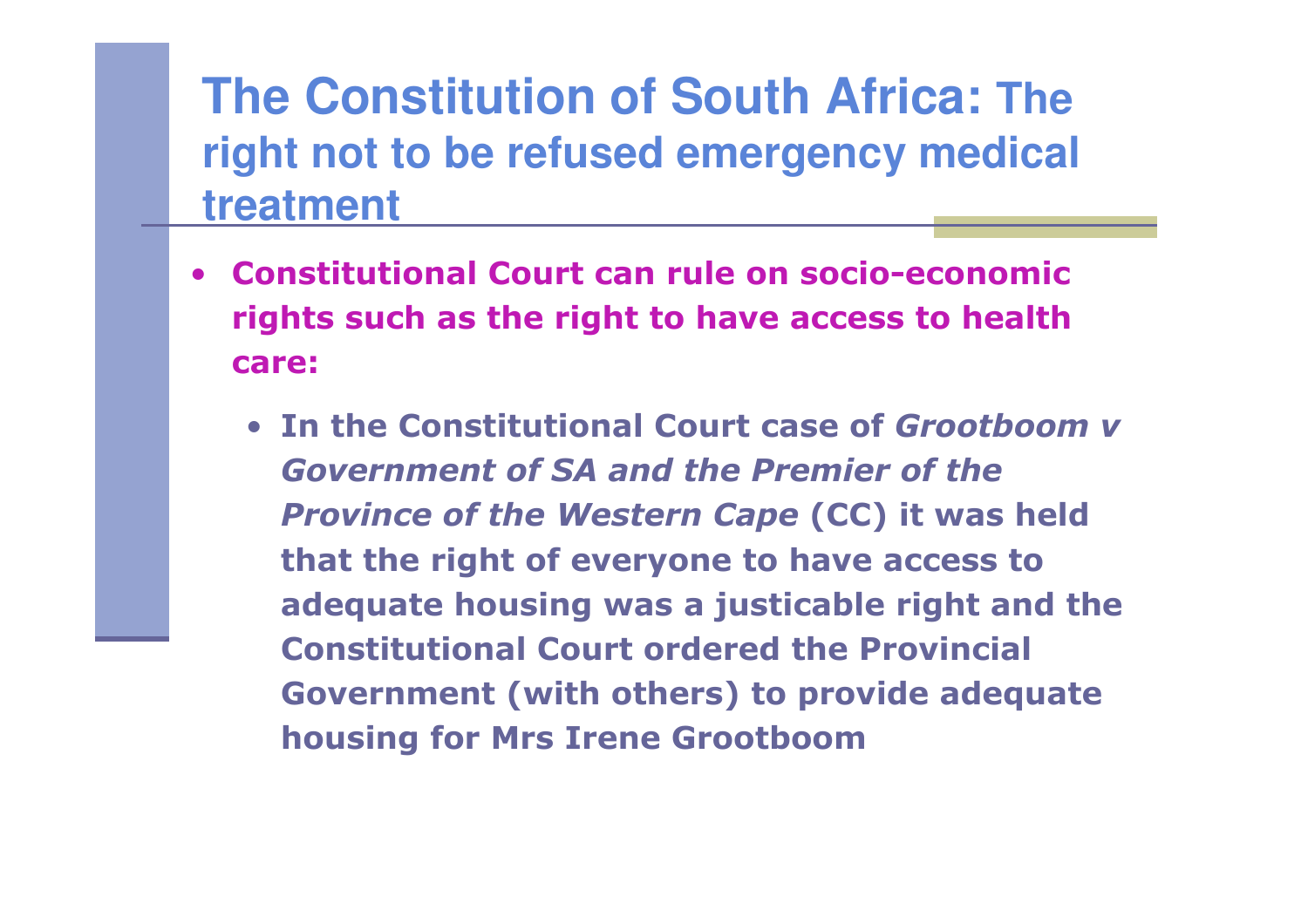#### **Legislative measures to realise the section 27 rights**

**The Constitution further provides in Section 27 that the State must pass legislation and take otherreasonable measures within its available resources to achieve the progressive realisation of each of the socio-economic rights to health care and social security**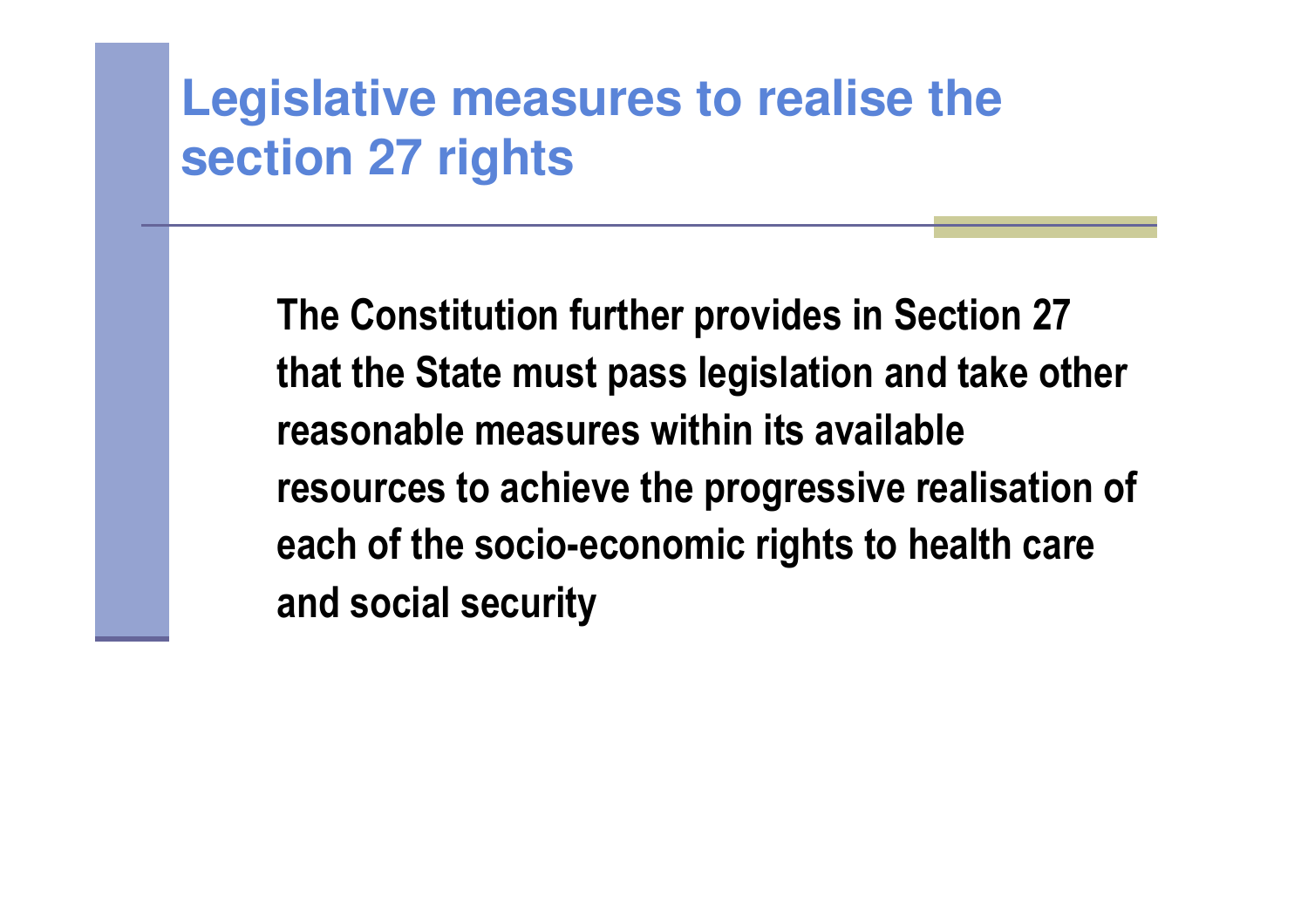## **THE LEGAL FRAMEWORK IN SA: The National Health Act 2003**

- **The National Health Act of 2003 (NHA) is 'arguably the most important Act giving effect to the right to everyone to have access to health care services as guaranteed by section 27 of the Constitution'**
- **Based on the original ANC Health Plan of 1994 and the White paper on Health Transformation in 1997 the NHA includes the decentralisation of the health care services through a district health system, the need for good human resources planning and development and increasing access to health care services for everyone**
- **The NHA gets its authority and limitations from the Constitution but it cannot alter constitutional promise of a right to have access to health care services**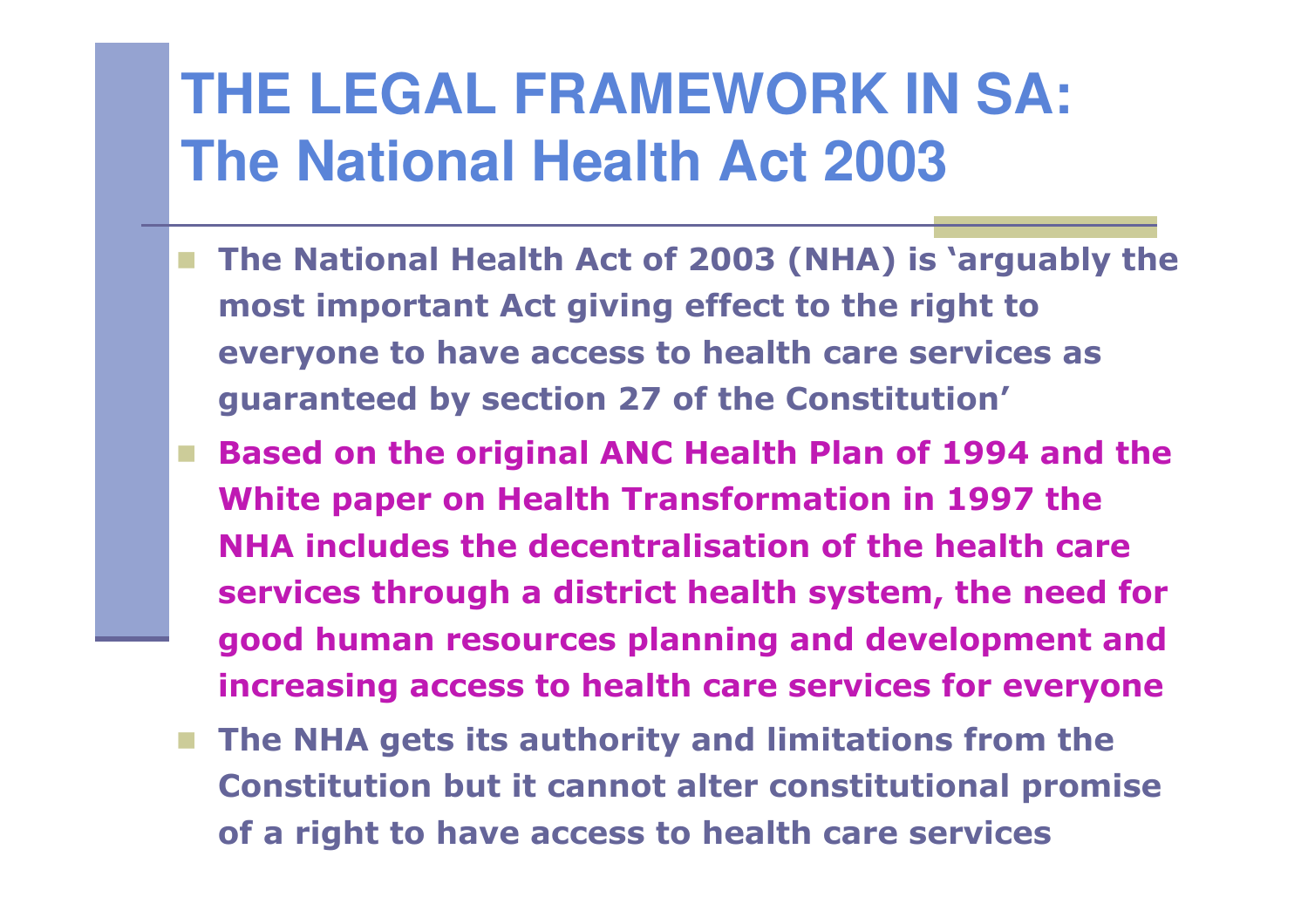## **THE SOUTH AFRICAN NHA: Getting access to health care**

- **Free Health Care Services (Section 4)**
	- **Pregnant and lactating women**
	- **Children below six years of age who do not belong to a medical aid**
	- **All persons who do not belong to a Medical Aid are entitled to free primary health care services**
	- **Pregnant women are entitled to termination of pregnancy in terms of the Choice of Termination of Pregnancy Act of 1996**
- **Emergency Treatment**
- **Consent to Medical Treatment**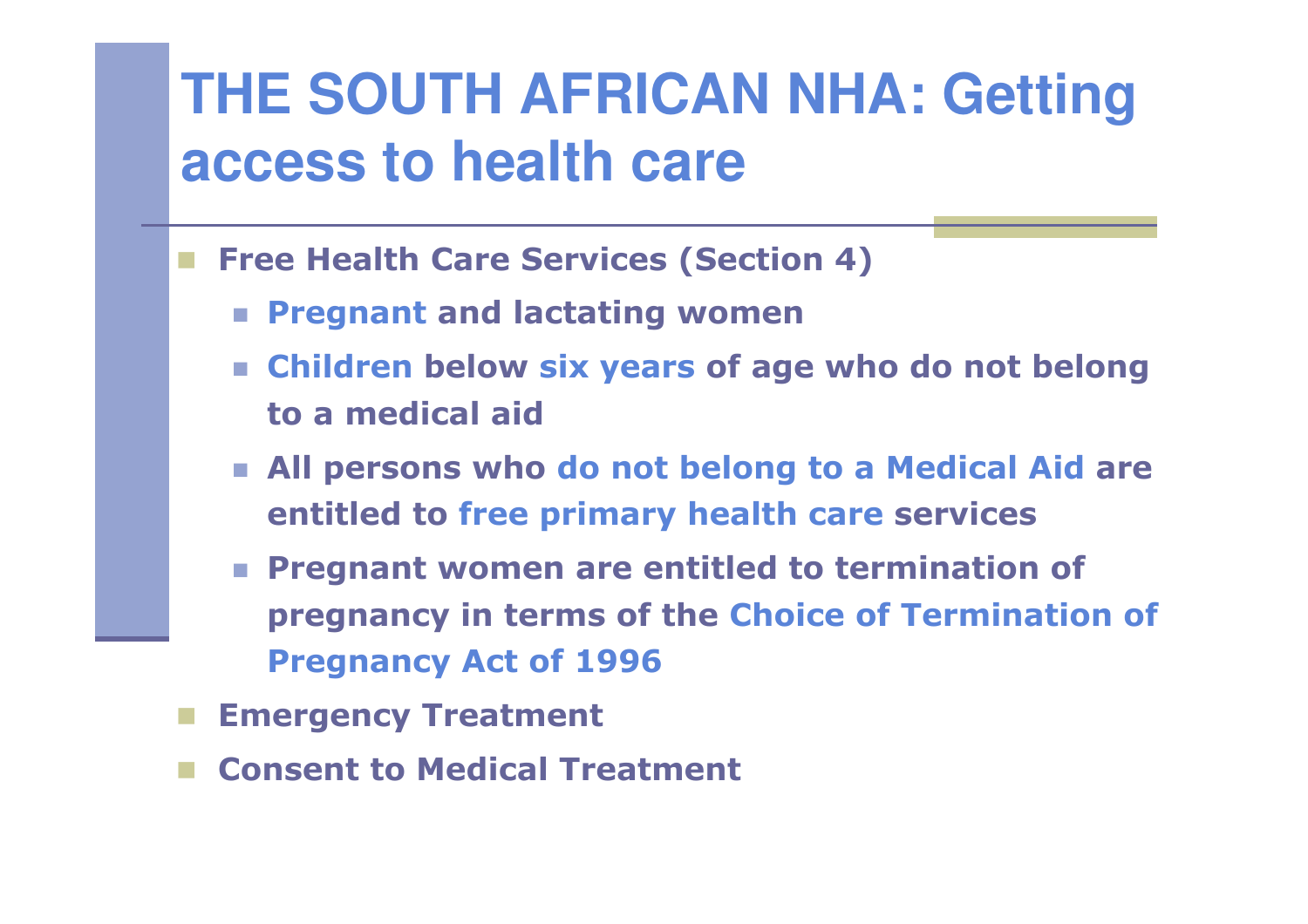# **THE SOUTH AFRICAN NHA: Emergency Treatment in Section 5**

#### **Emergency Treatment**

- **A health care provider, health care worker or health establishment may not refuse a person emergency medical treatment**
- **This includes public and private facilities**
- **BUT no further regulations have been implemented for this section and some private hospitals insist on payment for treatment**
- **The definition of what is an emergency is also not entirely clear**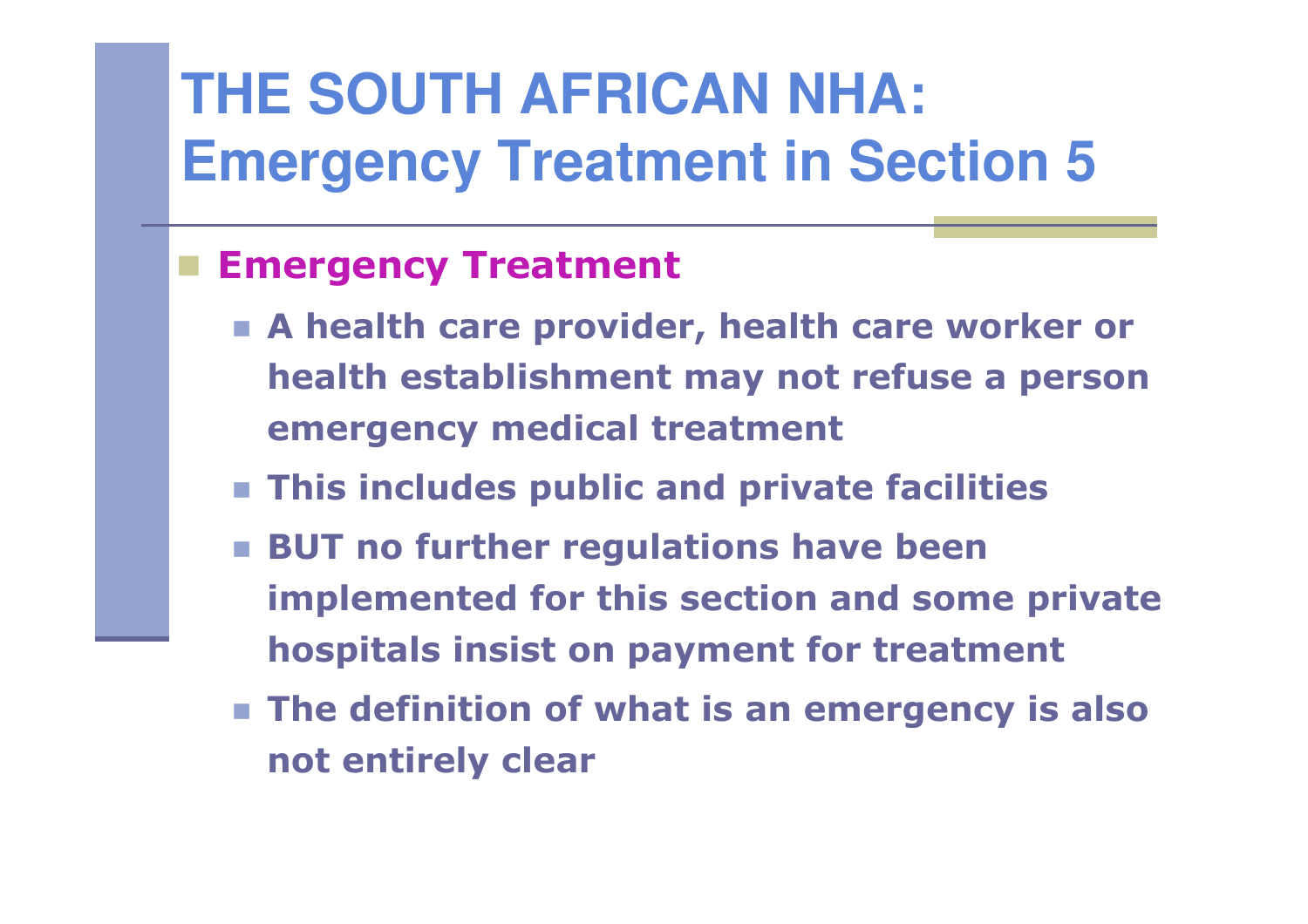# **SOUTH AFRICAN National Health Act: Access to information (sec 6)**

#### **User to have full knowledge**

- **A health care provider must inform a user of the following:**
	- **Health status – except when it is against the best interests of the user**
	- **The range of diagnostic procedures and treatment options**
	- **The benefits, risks, costs and consequences associated with each option**
	- **The user's right to refuse health services**
- **The patient should be informed in a language she understands - taking literacy level into account**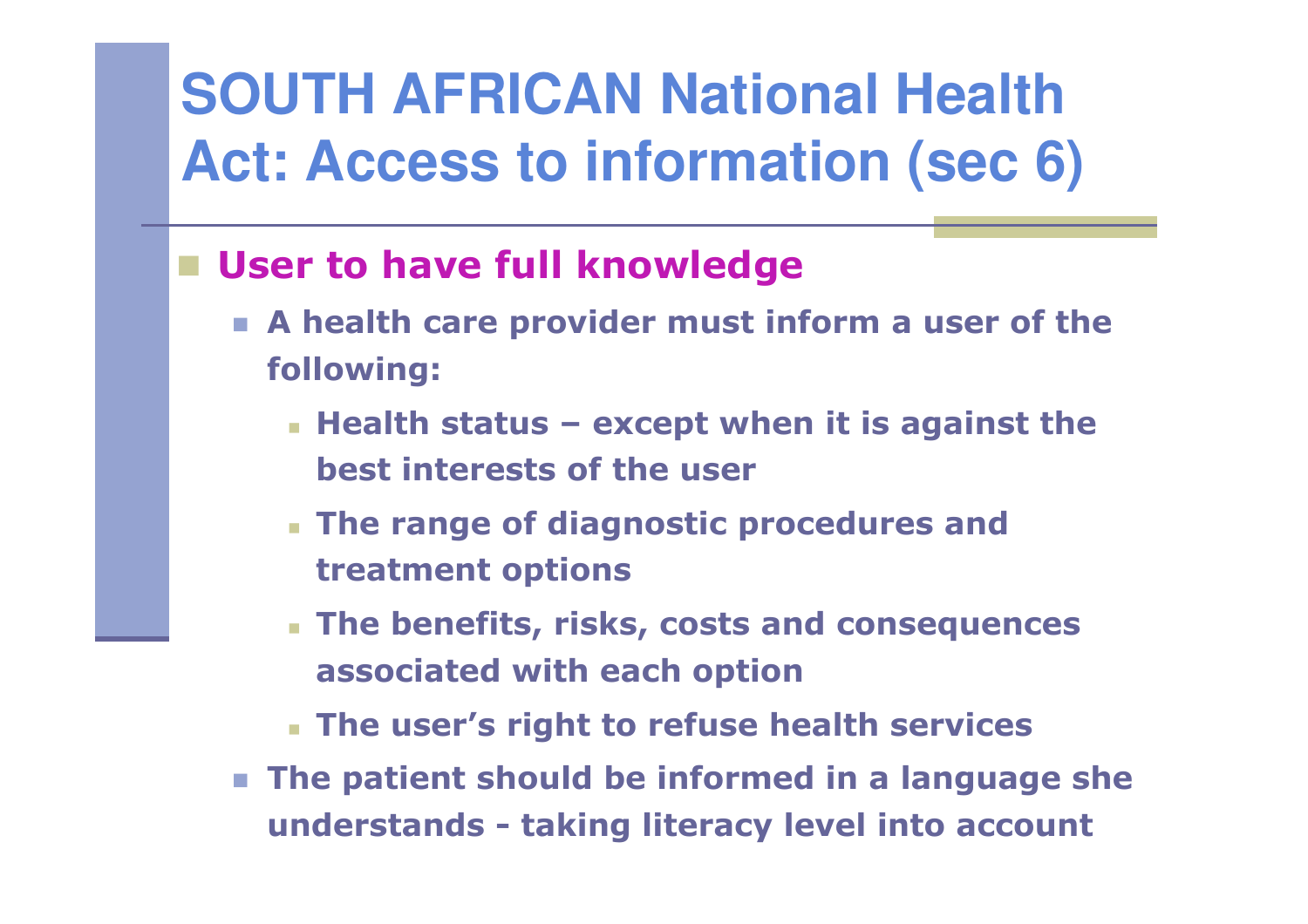# **South African National Health Act: Informed consent (sec 7)**

#### **Consent**

- **A health service may not be provided without informed consent UNLESS**
	- **The user is unable to give consent**
	- **Another is mandated by the user or by any law to give consent for the user**
	- **Failure to treat will result in serious risk to public health**
- **All reasonable steps should be taken to obtain informed consent**
- **'Informed consent' means consent given by a person with legal capacity and who has been**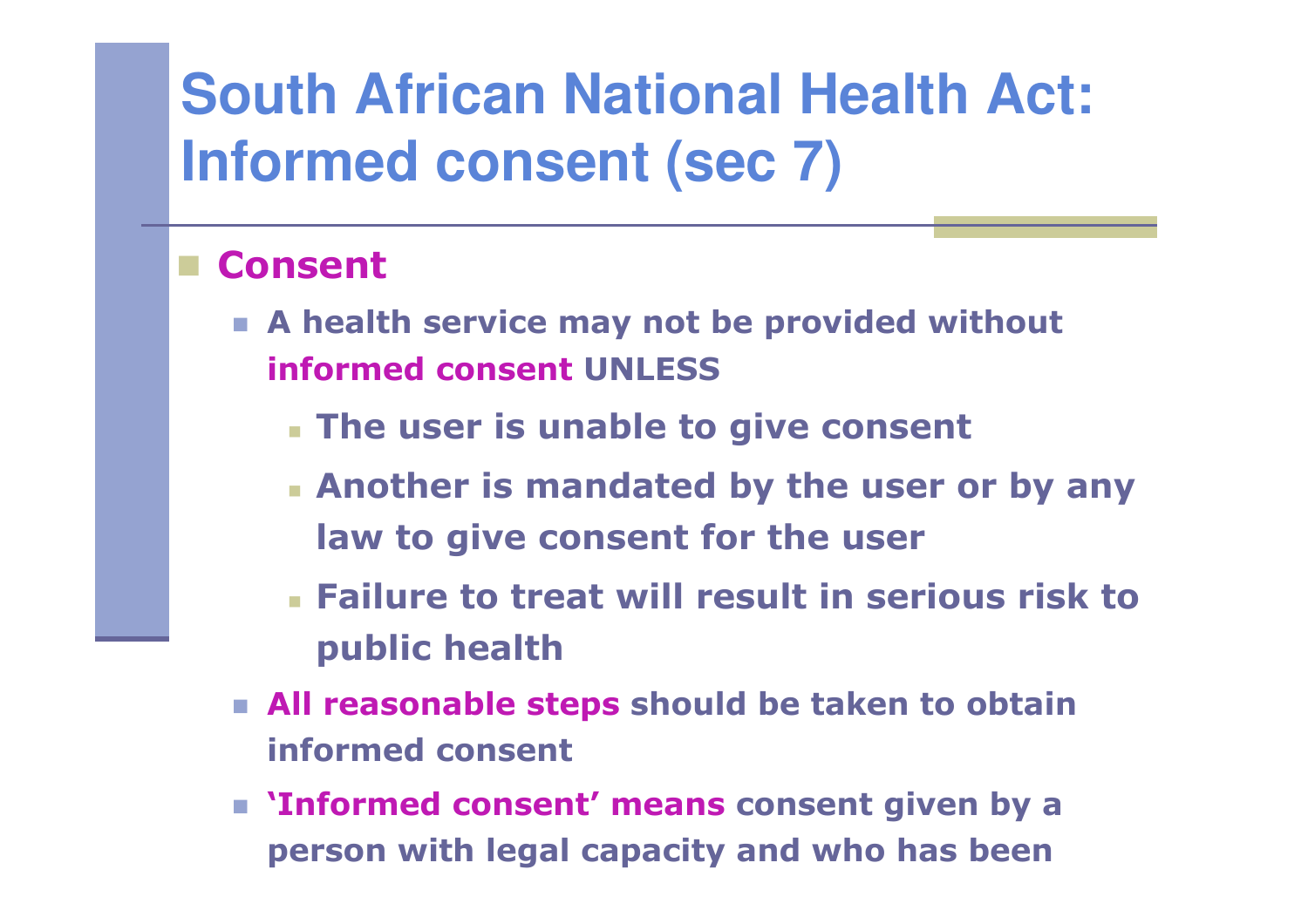**South African National Health Act: Participation in decision making (sec 8) and other relevant provisions**

- **A user has the right to participate in any decision affecting his or her personal health and treatment**
	- **Provision is made in section 9 for health services without consent in limited circumstances**
	- **A user must be informed if a health service is for experimental of research purposes**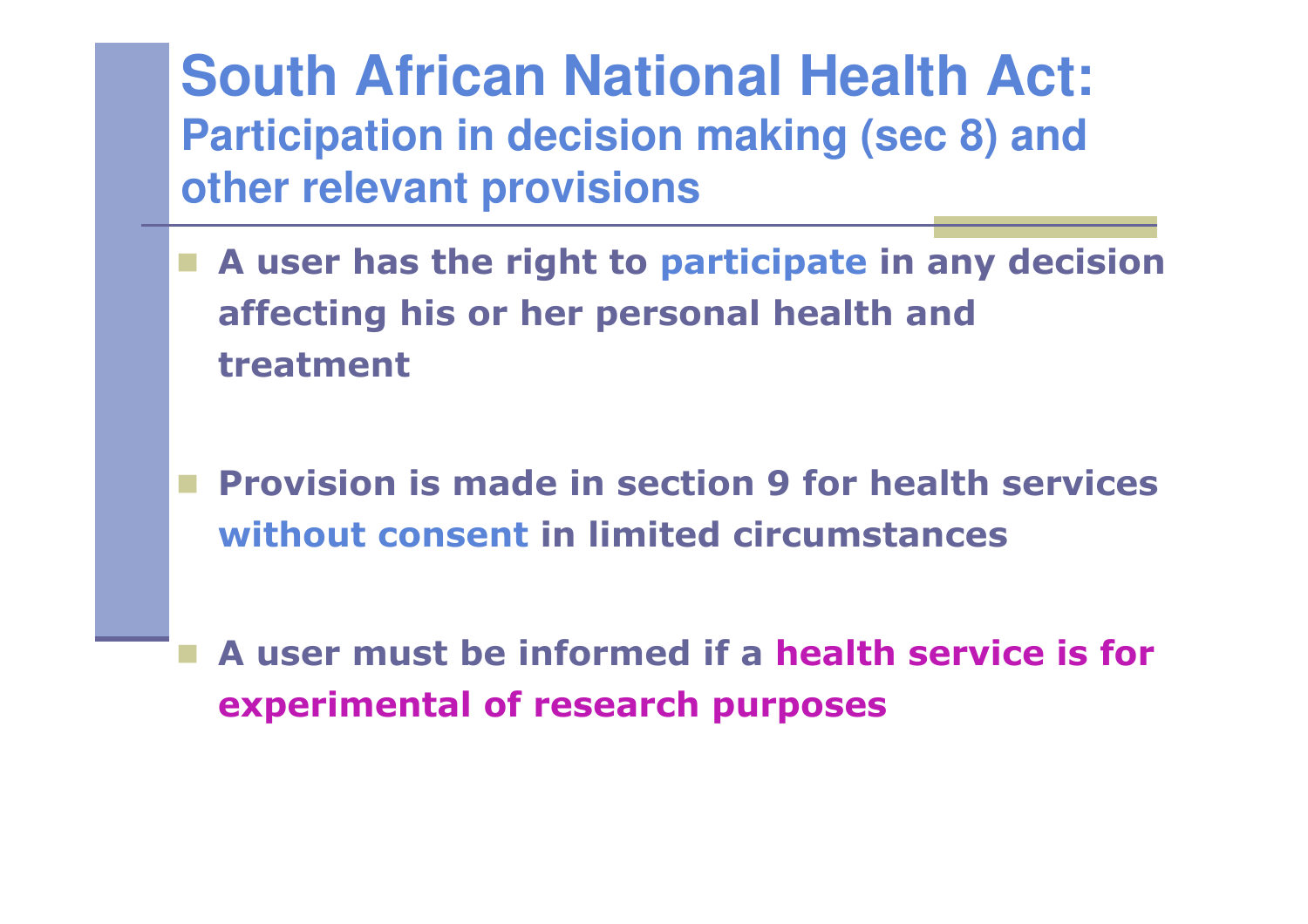# **The National Health Act: Right to Information and confidentiality (Secs 12-14)**

- All National and Provincial Departments of Health **must disseminate information on all health services and procedures for accessing services**
- All information concerning a user and his or her **health status must remain confidential**
- No information may be disclosed without consent **UNLESS:**
	- **The user consents in writing**
	- **A court order requires disclosure**
	- **Non-disclosure will result in a serious threat to public health**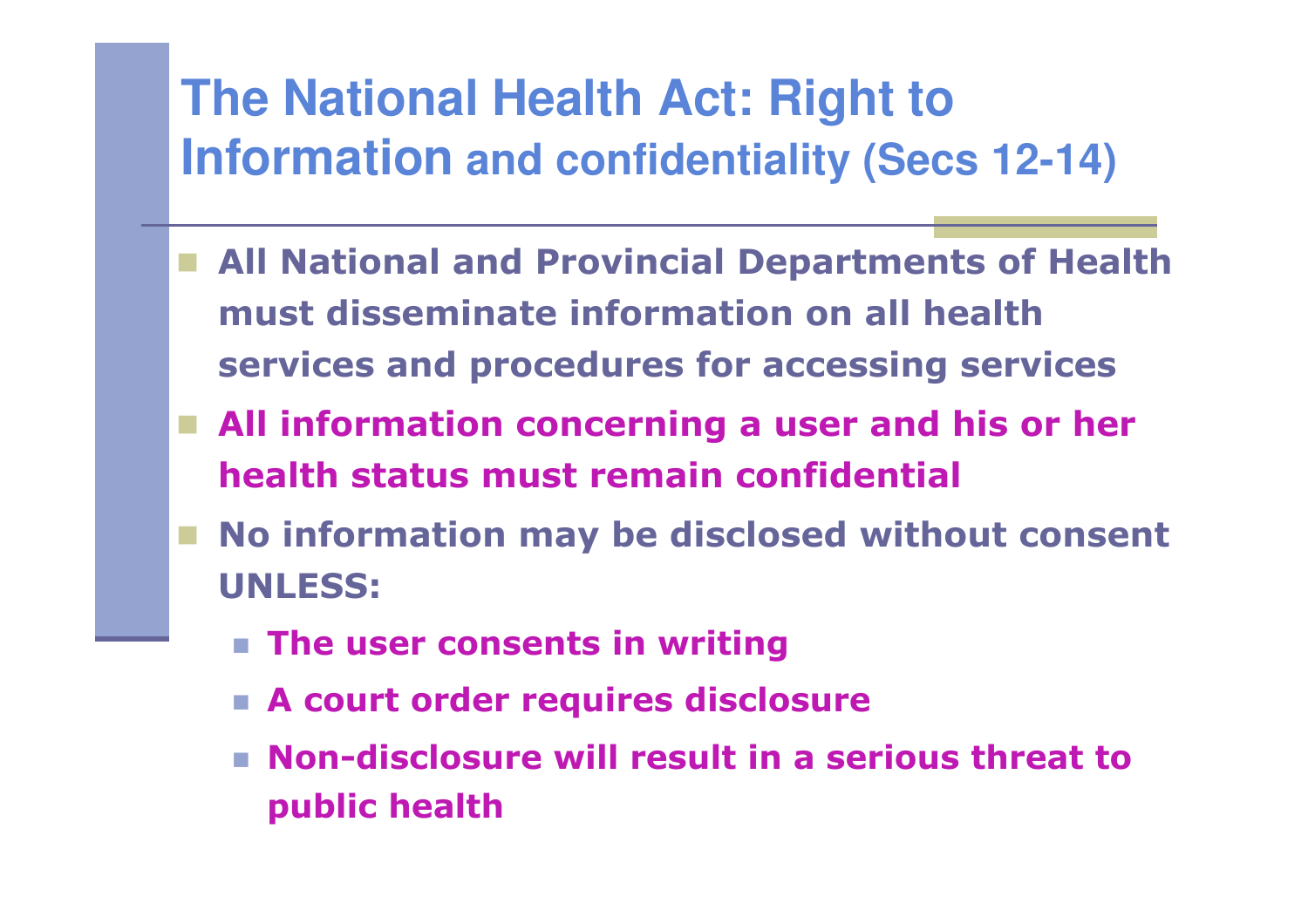# **The National Health Act: Right to access to information (Sectionss 15-17)**

- **Personal information may only be disclosed as is necessary in the ordinary course and scope of the duties of a health care worker where it is in the best interests of the user**
- The Promotion of Access to Information Act **(PAIA) 2000 should be read with these sections**
- Unauthorised access to health records should be **prevented and careful checks and balances should be in place to ensure this**
- The Protection of Information Bill is currently a **work in progress in South Africa**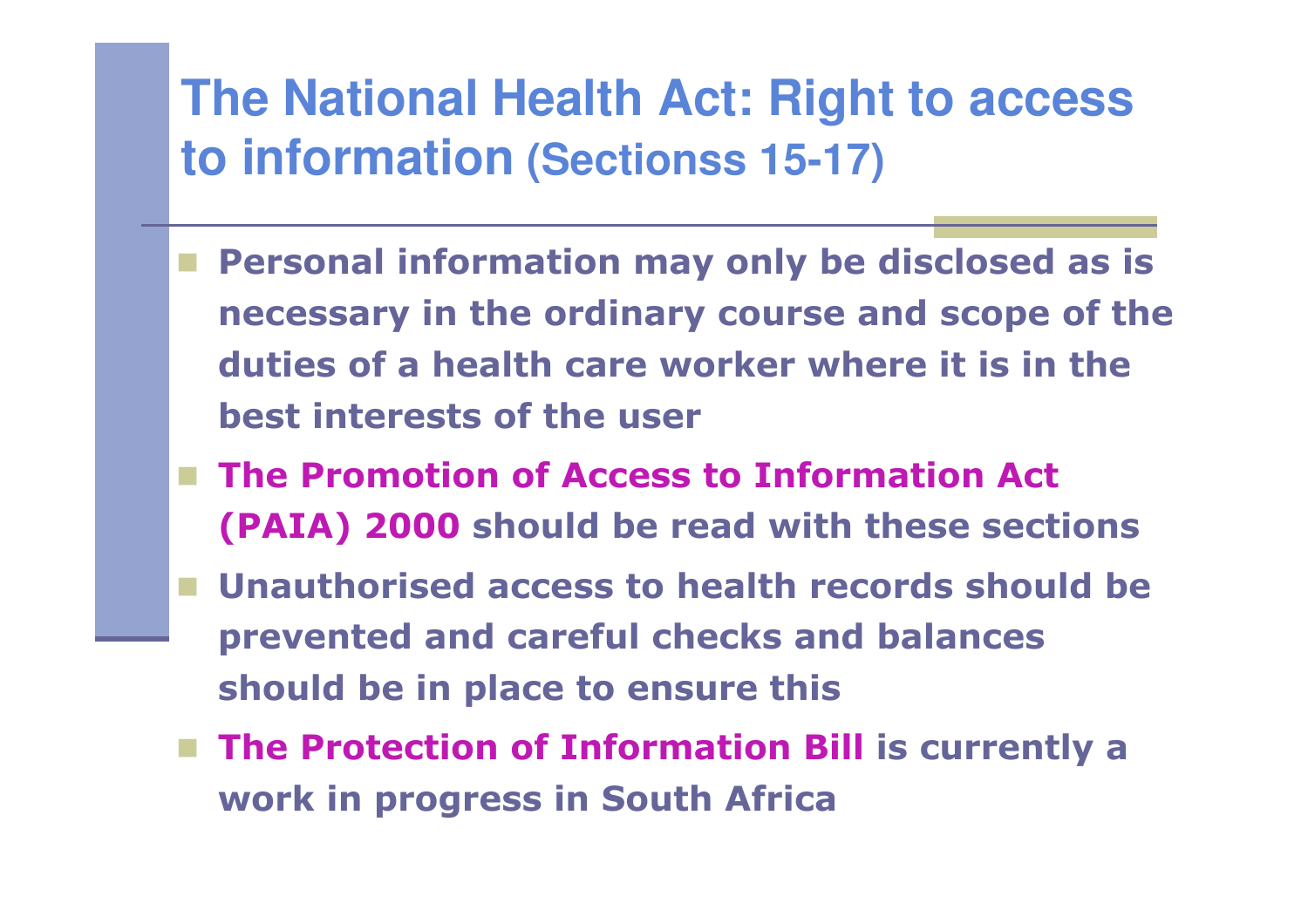

■ The Medicines and Related Substances Act 1965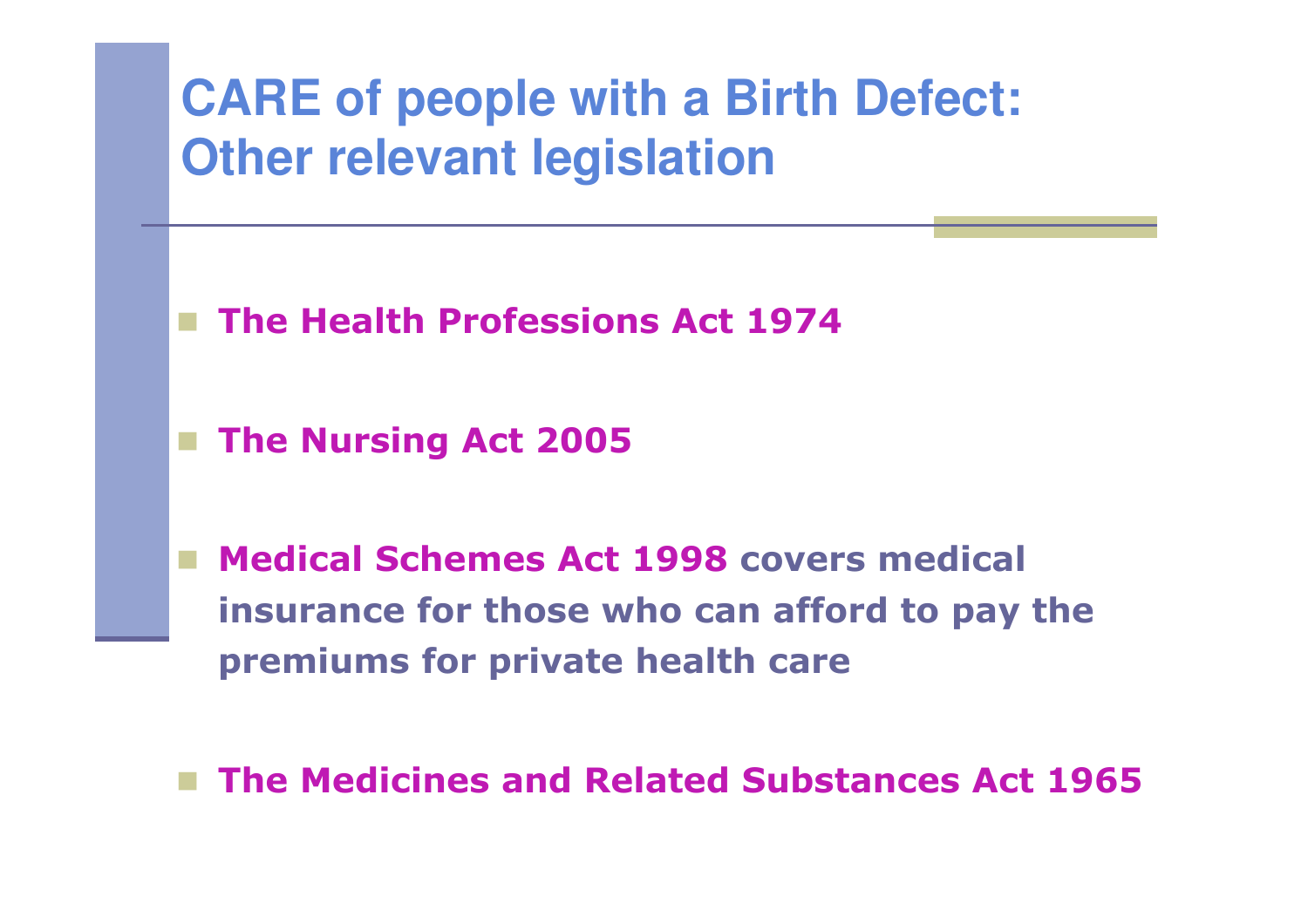#### **A National Health Insurance System?**

- **Currently there is a commission looking into the possibility of a new National Health Insurance system for all**
- In South Africa we have both a public and a **private health care system**
- **The NHI scheme if introduced will cover everyone but allow those who can afford it to top up with private medical insurance**
- **The current proposals are controversial and are still a work in progress**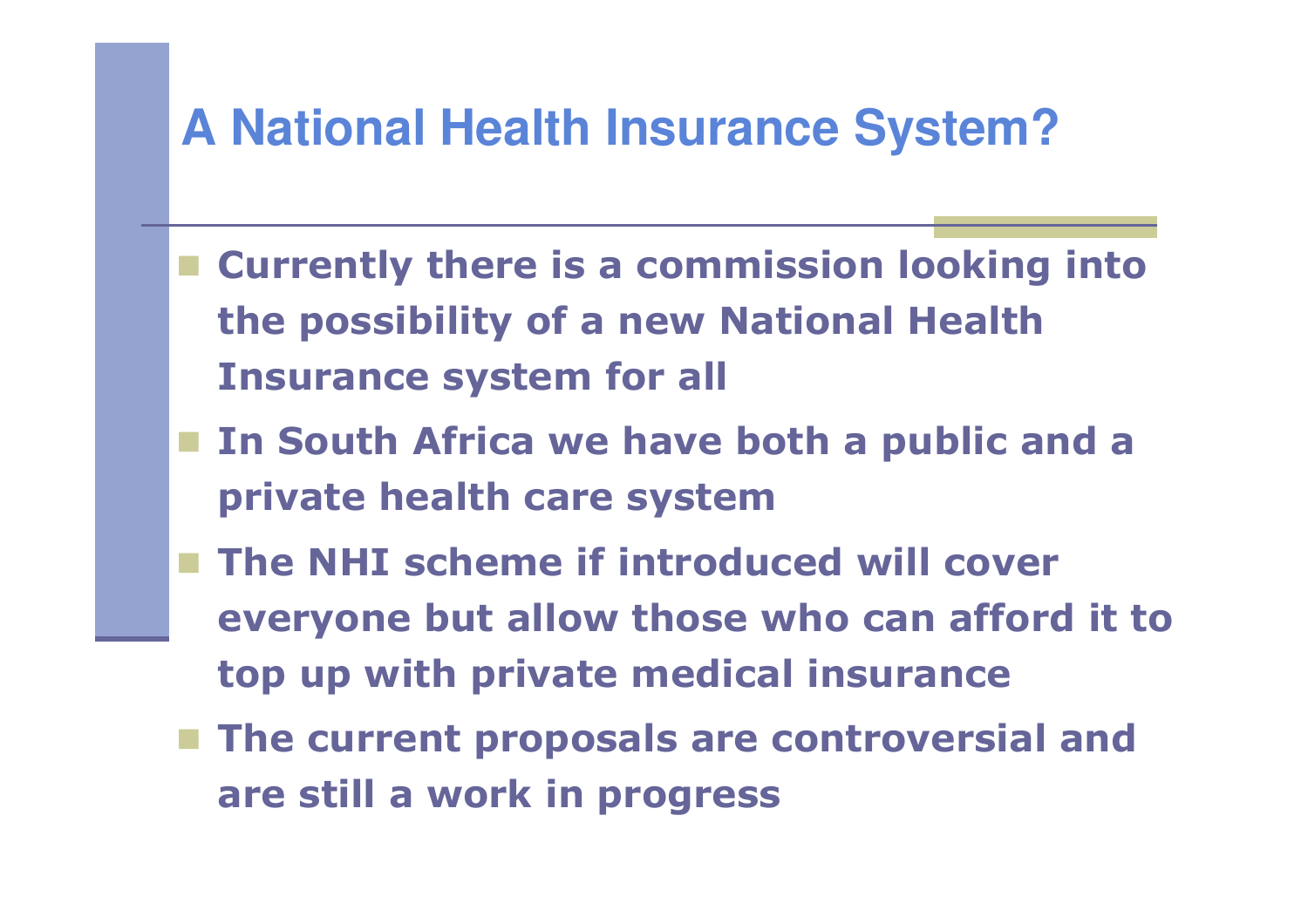#### **PREVENTION: The Choice of Termination of Pregnancy Act 1996**

- **This Act was introduced soon after our new democracy in 1994**
- **The Act is liberal and provides the conditions and procedures to be followed for a woman to obtain a termination of pregnancy:**
	- **Upon request during the first 12 weeks**
	- m. **From 13-20 weeks if the medical practitioner in consultation with the pregnant woman is of the opinion that:**
		- **there exists a substantial risk that the fetus would and the seture of the seture of the seture of the angle of the seture of the seture of the seture of the seture of the seture of the seture of the seture of the seture suffer from a severe physical or mental abnormality**
	- **After the 20th week if continued pregnancy would result in a severe malformation of the fetus**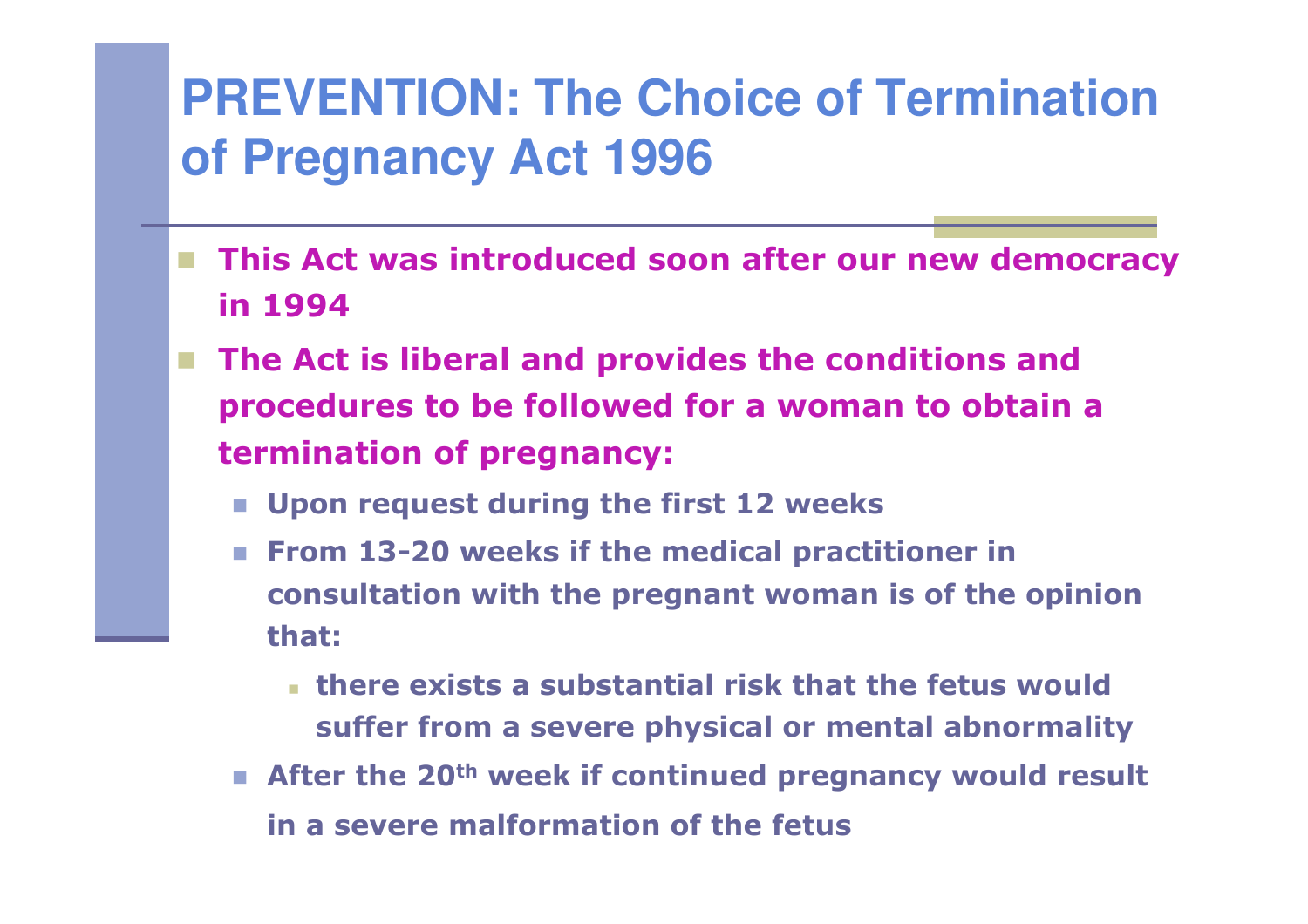**PREVENTION: Control of the use of blood products, tissue and gametes in humans (The National Health Act)**

- **Chapter 8 of the NHA deals with the control of the use of gametes and zygotes in humans and prevents the production of reproductive cloning of human beings**
- **A person may not in terms of this chapter manipulate any genetic material including genetic material of human gametes, zygotes or embryos**
- **The Minister may permit, on written application, research on stem cells and zygotes that are not more than 14 days old**
- **Some regulations re Ch 8 have been published for comment but most sections of this chapter have not yet been promulgated**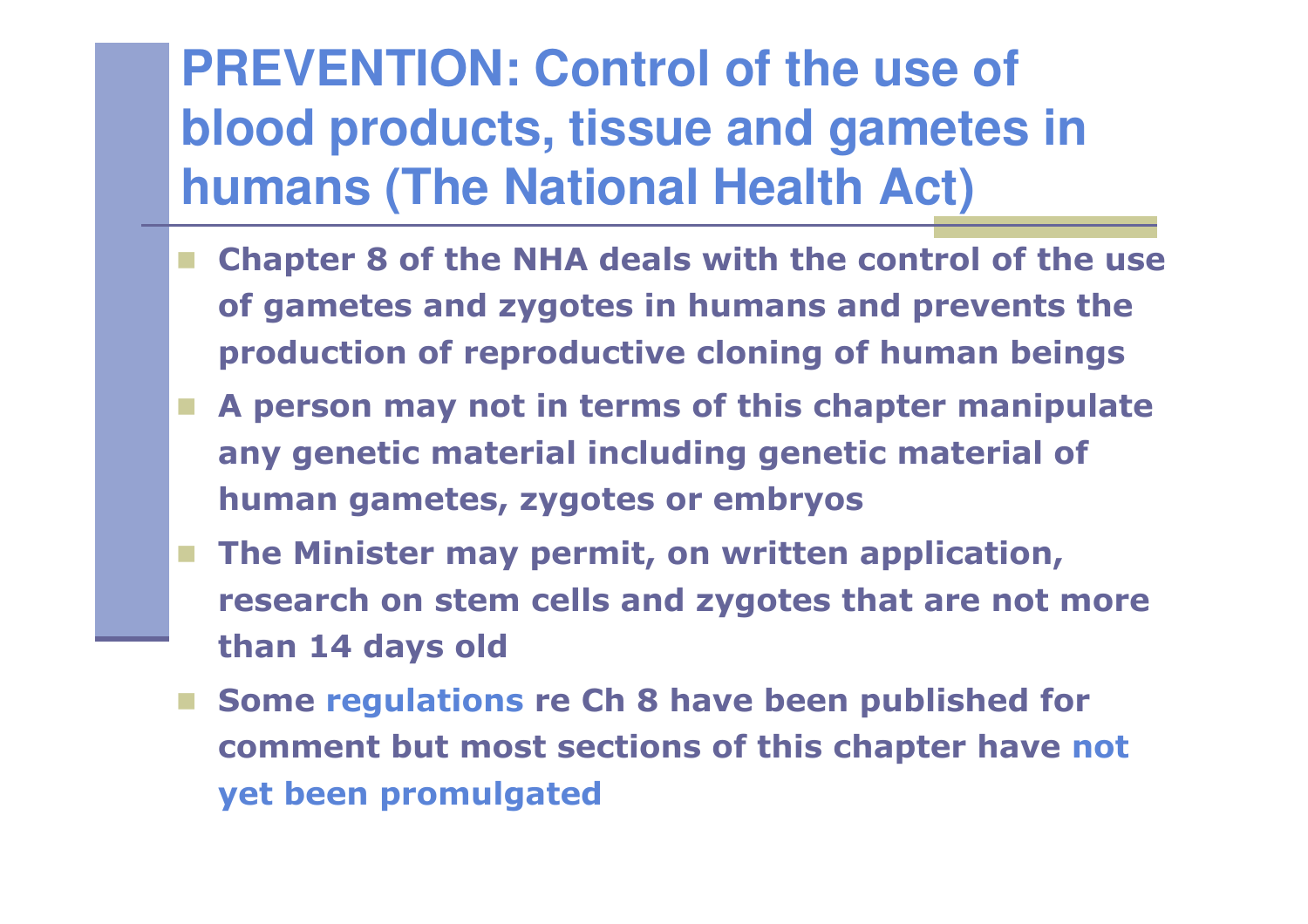

 **Policy guidelines for the Management and Prevention of Genetic Disorders and Prevention of Genetic Disorders, Birth Defects and Disabilities**

**Medical Research Council Guidelines:**

- **For ethical research**
- **Regarding confidentiality and privacy**
- **Testing for fetal sex selection**